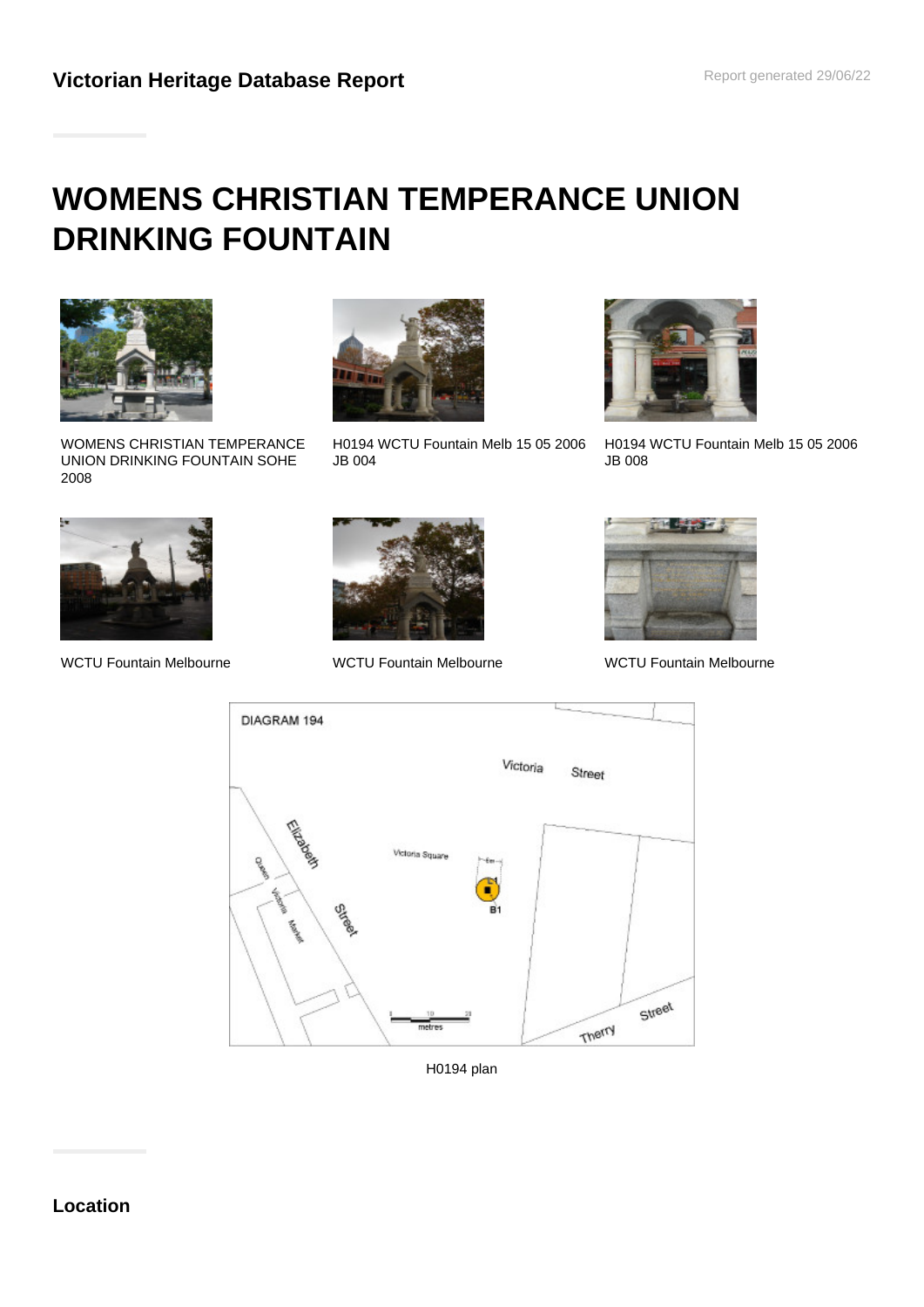# **Municipality**

MELBOURNE CITY

## **Level of significance**

**Registered** 

#### **Victorian Heritage Register (VHR) Number**

H0194

## **Heritage Overlay Numbers**

HO937

## **VHR Registration**

September 14, 2006

## **Heritage Listing**

Victorian Heritage Register

## **Statement of Significance**

Last updated on - September 18, 2006

#### What is significant?

The Women's Christian Temperance Union drinking fountain which stands opposite the Queen Victoria Market in Elizabeth Street, Melbourne, near the corner of Victoria Street, was erected in 1901.

The Melbourne Branch of the Women's Christian Temperance Union (WCTU) was founded in 1887. The model was directly inspired by the WCTU that had been founded in the northern States of America in 1874. The American Branch sent out 'world missionaries' to help found branches in other countries. Mary Clement Leavitt visited Australia and New Zealand in 1885 and inspired the creation of a number of branches throughout the Australian colonies, in both rural and city areas, but the largest branch was in the Colony of Victoria. The WCTU was an influential organisation run for and by women and was involved in many social reform campaigns, as well as temperance, including, most notably, the vote for women. The WCTU realised that if women had the vote they could influence social policy and legislation. Meanwhile the Union was active campaigners with petitions, letter writings, education programs and meetings.

As a part of their temperance concerns, the Union agitated for the provision of clean drinking water in public places, in particular, drinking taps and fountains. These were usually sited outside institutions where large numbers of people congregated and were sometimes opposed by publicans who feared losing thirsty customers. In 1900 to commemorate Federation and to coincide with the visit of the Duke and Duchess of York (later George V and Queen Mary) the WCTU decided to donate a fountain to the City of Melbourne.This was duly accepted by Melbourne City Council. It was initially intended to locate this near the new central Flinders Street railway station but eventually was installed near the market. While the WCTU hoped that the Duchess would unveil the fountain, the inscription merely notes that the fountain was "in commemoration" of their visit.

The granite and marble fountain was erected for the sum of 250 pounds, and was designed and erected by J. Churchman and Sons rather than a celebrated sculptor. Churchman was a monumental mason who lived and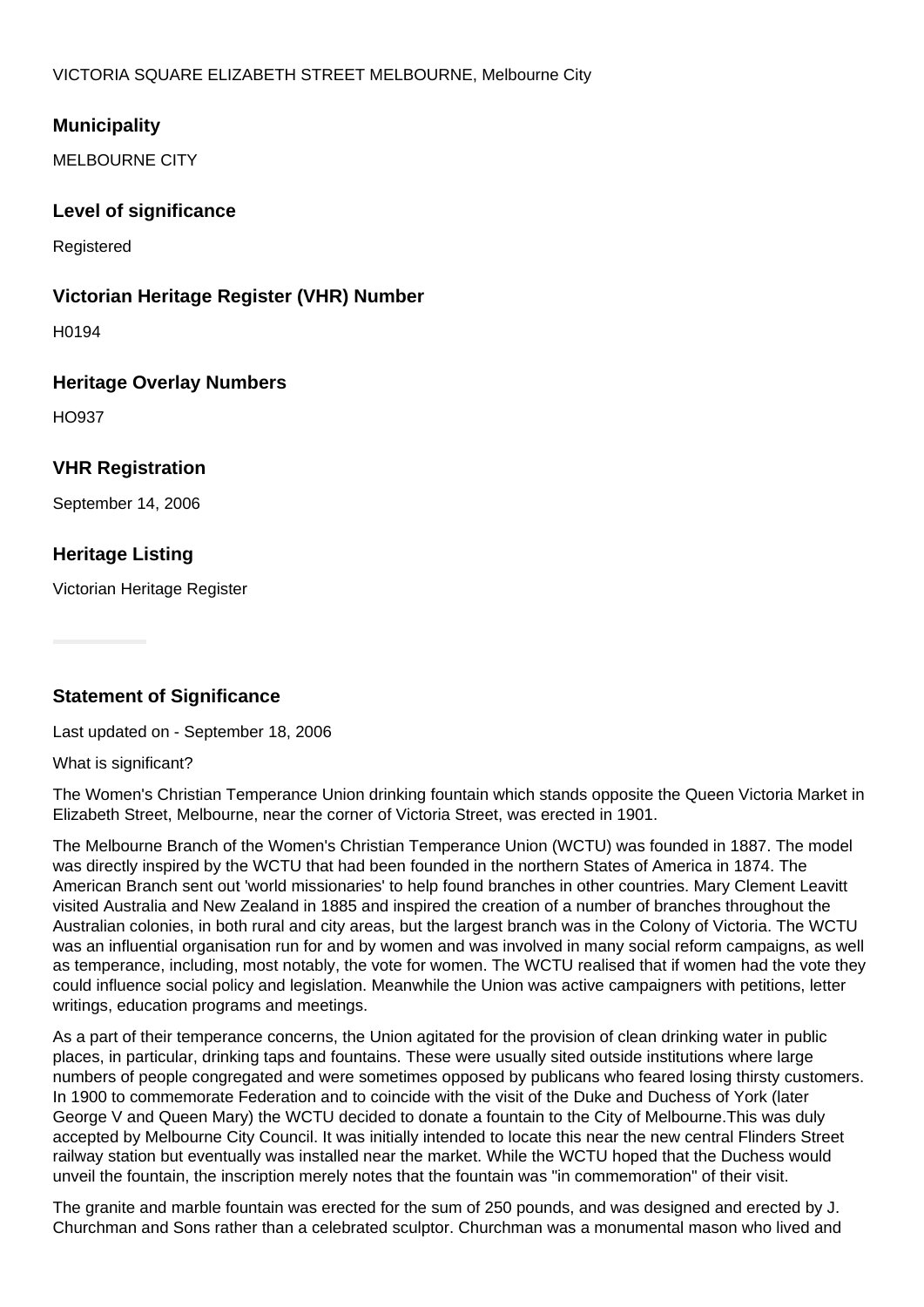worked near the Melbourne General Cemetery in Carlton. Churchman's involvement may explain the 'funereal' appearance of the fountain. It has a stone drinking bowl with a Gothic style canopy upon which stands a plinth and a figure of a woman in classical robes pointing towards the heavens. Inscribed on the fountain is the WCTU motto "For God, Home and Humanity". Inscriptions also note the dedication, "In commemoration of the visit of their Royal Highnesses the Duke and Duchess of Cornwall and York" , and the designer and manufacturer of the fountain. Bubbler taps were later installed in the fountain to avoid the transmission of disease.

#### How is it significant?

The Women's Christian Temperance Union drinking fountain is of historical significance to the State of Victoria.

#### Why is it significant?

The Women's Christian Temperance Union drinking fountain is of historical significance for its association with the Temperance Movement in Victoria in the late 19th and early 20th Century. The fountain is a physical manifestation of the WCTU's concern to provide an alternative to alcoholic drinks.

The Women's Christian Temperance Union drinking fountain is of historical significance to the State of Victoria for its association with the Women's Christian Temperance Union which was the biggest and most influential of the various women's organisations in Victoriain the late 1890s. The WCTU introduced large numbers of women to political activity, linking temperance and women's suffrage as a means of achieving a variety of social reforms.

# **Permit Exemptions**

<span class="c1">General Conditions: 1. All exempted alterations are to be planned and carried out in a manner which prevents damage to the fabric of the registered place or object.</span> <span class="c1">General Conditions: 2. Should it become apparent during further inspection or the carrying out of works that original or previously hidden or inaccessible details of the place or object are revealed which relate to the significance of the place or object, then the exemption covering such works shall cease and Heritage Victoria shall be notified as soon as possible.</span> <span class="c1">General Conditions: 3. If there is a conservation policy and plan endorsed by the Executive Director, all works shall be in accordance with it. Note: The existence of a Conservation Management Plan or a Heritage Action Plan endorsed by the Executive Director, Heritage Victoria provides guidance for the management of the heritage values associated with the site. It may not be necessary to obtain a heritage permit for certain works specified in the management plan.</span> <span class="c1">General Conditions: 4. Nothing in this determination prevents the Executive Director from amending or rescinding all or any of the permit exemptions.</span> <span class="c1">General Conditions: 5. Nothing in this determination exempts owners or their agents from the responsibility to seek relevant planning or building permits from the responsible authorities where applicable.</span> <span class="c1">Regular Site Maintenance : The following site maintenance works are permit exempt under section 66 of the Heritage Act 1995: a) the maintenance of an item to retain its condition without the removal of or damage to the existing fabric or the introduction of new materials; b) cleaning including the removal of surface deposits, organic growths, or graffiti by the use of low pressure water and natural detergents and mild brushing and scrubbing. Note: Surface patina which has developed on the fabric may be an important part of the item's significance and if so needs to be preserved during maintenance and cleaning. Note: Any new materials used for repair must not exacerbate the decay of existing fabric due to chemical incompatibility, obscure existing fabric or limit access to existing fabric for future maintenance. Repair must maximise protection and retention of fabric and include the conservation of existing details or elements.</span> <span class="c1">Public Safety and Security : The following public safety and security activities are permit exempt under section 66 of the Heritage Act 1995, a) public safety and security activities provided the works do not involve removal or destruction b) the erection of temporary security fencing, scaffolding, hoardings or surveillance systems to prevent unauthorised access or secure public safety which will not adversely affect significant fabric of the place; c) development including emergency stabilisation necessary to secure safety where a site feature has been irreparably damaged or destabilised and represents a safety risk to its users or the public. Note: Urgent or emergency site works are to be undertaken by an appropriately qualified specialist such as a structural engineer, or other heritage professional.</span> <span class="c1">Signage and Site Interpretation : The following Signage and Site Interpretation activities are permit exempt under section 66 of the Heritage Act 1995, a) signage and site interpretation activities provided the works do not involve the removal or destruction of any significant above-ground structure b) the erection of non-illuminated signage for the purpose of ensuring public safety or to assist in the interpretation of the heritage significance of the place or object and which will not adversely affect significant fabricor obstruct significant views of and from heritage values or items; c) signage and site interpretation products must be located and be of a suitable size so as not to